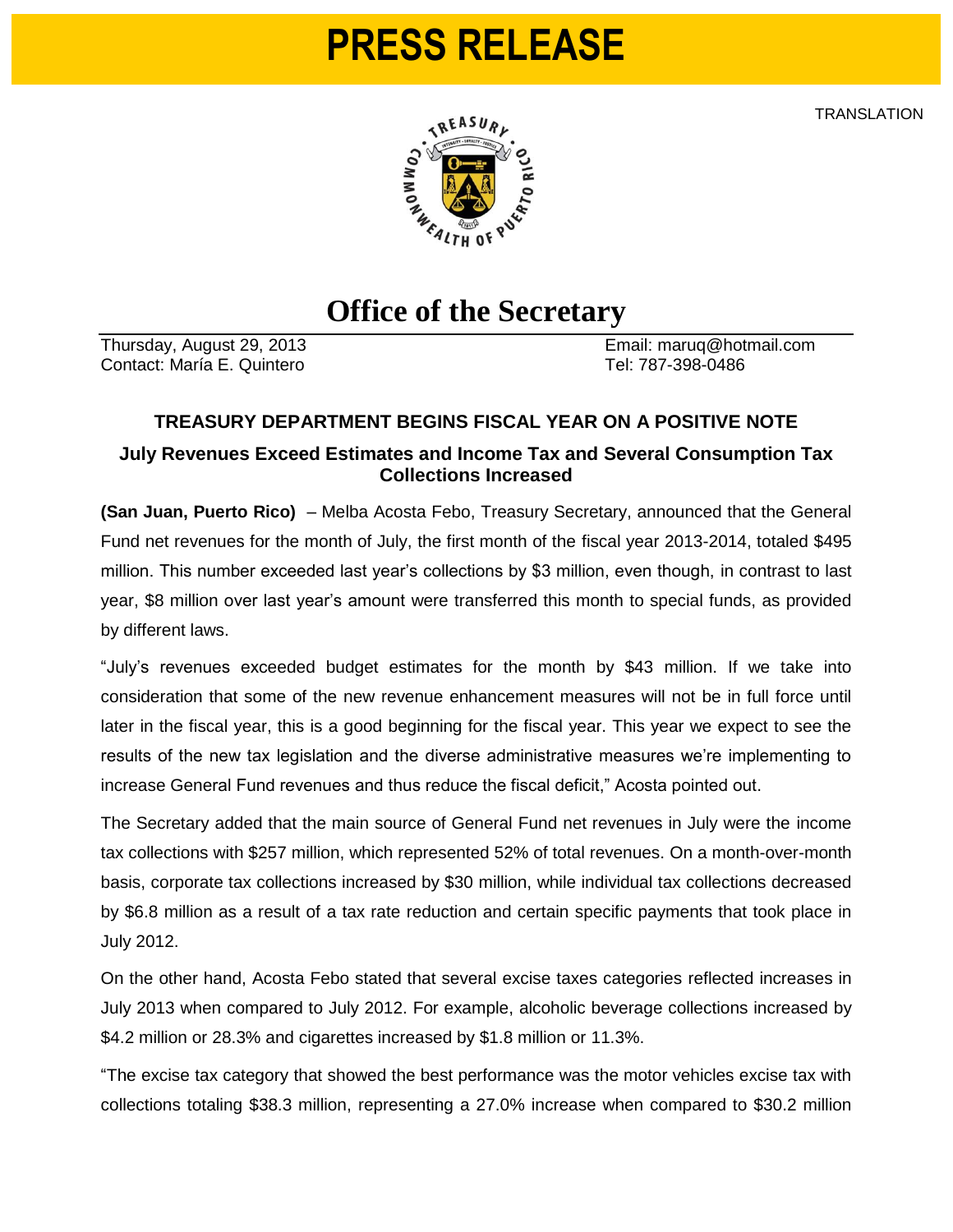collected in July 2012. This collection level was the highest for a month since July 2006", she stated.

The Secretary also announced that \$25 million from the collection of excise taxes related to motor vehicles were transferred to the Green Energy Fund this month, pursuant to law, \$5 million more than last year. The purpose of this fund is to grant incentives to promote the use of renewable energies.

Revenues from Act 154 excise tax on foreign corporation in July were \$135 million, a \$33 million reduction compared to last year. The difference is mostly due to the fact that the tax rate applied was 2.75% instead of last year's 3.75% (June sales are reported in July 2013, to which the 2.75% tax rate was applied). The Secretary pointed out that Act 154 excise tax collections are expected to increase in the coming months when the new 4% rate kicks off with August payments.

On the other hand, Acosta Febo mentioned that beginning this fiscal year collections related to vehicle registration fees that previously were recorded in the General Fund will be transferred to the Puerto Rico Highway and Transportation Authority, as provided by law, to help solve its financial situation. This month's transfer was in the amount of \$2.7 million.